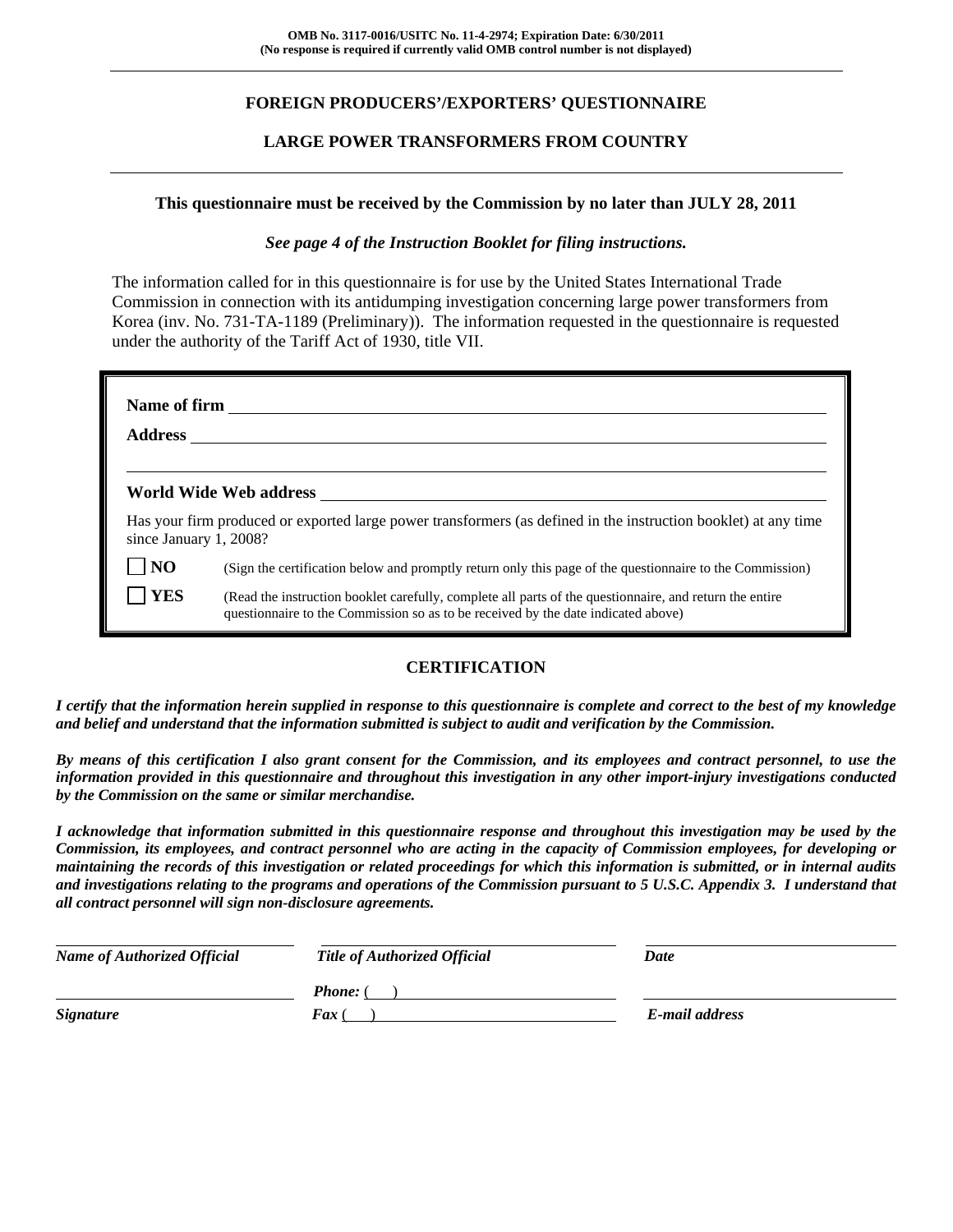Foreign Producers'/Exporters' Questionnaire – Large Power Transformers from Korea Page 2

## **PART I.—GENERAL INFORMATION**

l

l

l

The questions in this questionnaire have been reviewed with market participants to ensure that issues of concern are adequately addressed and that data requests are sufficient, meaningful, and as limited as possible. Public reporting burden for this questionnaire is estimated to average 20 hours per response, including the time for reviewing instructions, searching existing data sources, gathering the data needed, and completing and reviewing the questionnaire. Send comments regarding the accuracy of this burden estimate or any other aspect of this collection of information, including suggestions for reducing the burden, to the Office of Investigations, U.S. International Trade Commission, 500 E Street, SW, Washington, DC 20436.

I-1a. Please report below the actual number of hours required and the cost to your firm of preparing the reply to this questionnaire and completing the form.

**hours** <u>dollars</u>

- I-1b. We are interested in any comments you may have for improving this questionnaire in general or the clarity of specific questions. Please attach such comments to your response or send them to the above address.
- I-2. Provide the name and address of establishment(s) covered by this questionnaire (see page 3 of the instruction booklet for reporting guidelines). If your firm is publicly traded, please specify the stock exchange and trading symbol.

I-3. Please provide the names, street addresses (not P.O. boxes), contacts, telephone numbers, and email addresses of the **FIVE** largest U.S. importers of your firm's large power transformers in 2010.

| No.                     | Importer's name | <b>Contact person</b> | <b>E-mail address</b> | Area<br>code and<br>telephone<br>number | Share of<br>your 2010<br>exports<br>$(\%)$ |
|-------------------------|-----------------|-----------------------|-----------------------|-----------------------------------------|--------------------------------------------|
| 1                       |                 |                       |                       |                                         |                                            |
| $\mathbf{2}$            |                 |                       |                       |                                         |                                            |
| 3                       |                 |                       |                       |                                         |                                            |
| $\overline{\mathbf{4}}$ |                 |                       |                       |                                         |                                            |
| 5                       |                 |                       |                       |                                         |                                            |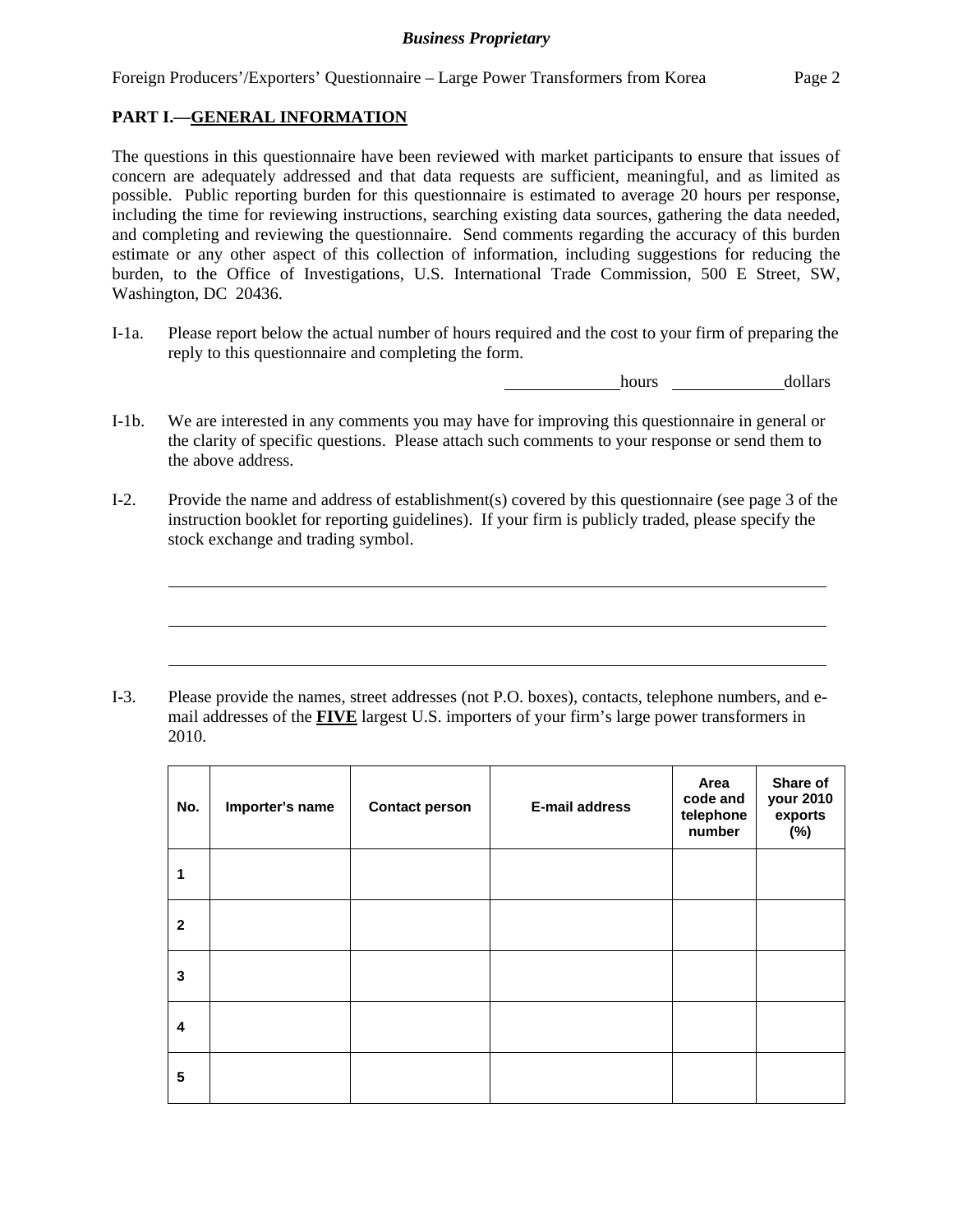| Foreign Producers' Questionnaire - Large Power Transformers from Korea | Page 3 |
|------------------------------------------------------------------------|--------|
| <b>PART I.--GENERAL INFORMATION--Continued</b>                         |        |

| $I-4.$ | Does your firm or any related firm produce, have the capability to produce, or have any plans to<br>produce large power transformers in the United States or other countries? |                                                                                                                                                                                                                    |  |  |  |  |
|--------|-------------------------------------------------------------------------------------------------------------------------------------------------------------------------------|--------------------------------------------------------------------------------------------------------------------------------------------------------------------------------------------------------------------|--|--|--|--|
|        | N <sub>o</sub>                                                                                                                                                                | Yes--Please name the firm(s) and country(ies) below and, if U.S. producer(s),<br>ensure that they complete the Commission's producer questionnaire<br>(contact Edward Petronzio for copies of that questionnaire). |  |  |  |  |
|        |                                                                                                                                                                               |                                                                                                                                                                                                                    |  |  |  |  |
| $I-5.$ | into the United States?                                                                                                                                                       | Does your firm or any related firm import or have any plans to import large power transformers                                                                                                                     |  |  |  |  |
|        |                                                                                                                                                                               |                                                                                                                                                                                                                    |  |  |  |  |
|        | N <sub>o</sub>                                                                                                                                                                | Yes--Please name the firm(s) below and ensure that they complete the<br>Commission's importer questionnaire (contact Edward Petronzio for<br>copies of that questionnaire).                                        |  |  |  |  |
|        |                                                                                                                                                                               |                                                                                                                                                                                                                    |  |  |  |  |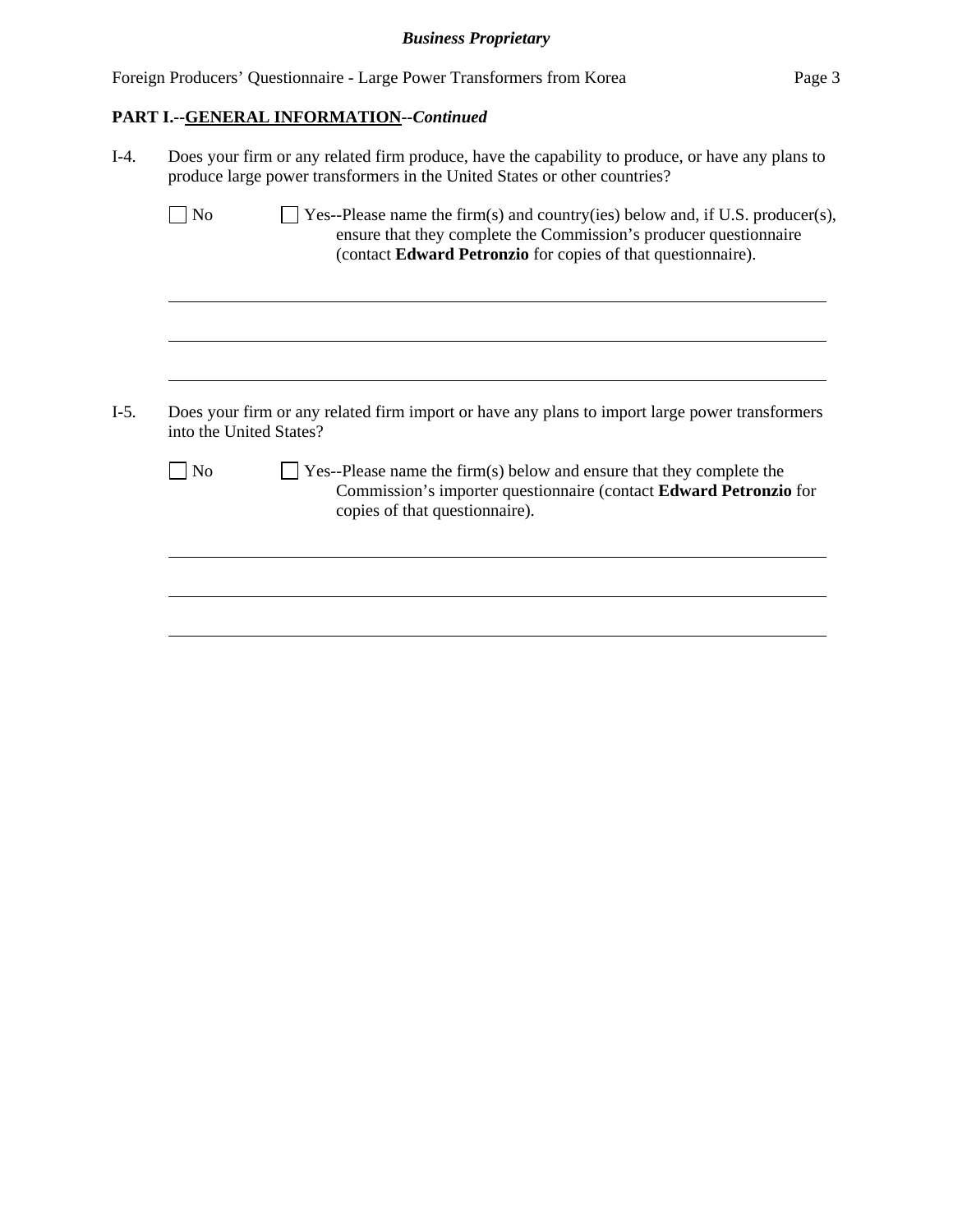|  | Foreign Producers' Questionnaire - Large Power Transformers from Korea | Page 4 |
|--|------------------------------------------------------------------------|--------|
|  |                                                                        |        |

# **PART II.--TRADE AND RELATED INFORMATION**

l

|                                                                                   | Does your firm have any plans to add, expand, curtail, or shut down production capacity and/or<br>production of large power transformers in Korea?                                                                                                                                                                                                      |  |  |  |  |  |
|-----------------------------------------------------------------------------------|---------------------------------------------------------------------------------------------------------------------------------------------------------------------------------------------------------------------------------------------------------------------------------------------------------------------------------------------------------|--|--|--|--|--|
| $\Box$ No                                                                         | Yes--Please describe those plans, including planned dates and capacity/<br>production quantities involved, and the reason(s) for such change(s). If<br>the plans are to add or expand capacity or production, list (in descending<br>order of importance) the markets (countries) to which such additional<br>capacity or production would be directed. |  |  |  |  |  |
|                                                                                   |                                                                                                                                                                                                                                                                                                                                                         |  |  |  |  |  |
|                                                                                   | What percentage of your firm's total sales in its most recent fiscal year was represented by sales<br>of large power transformers?                                                                                                                                                                                                                      |  |  |  |  |  |
|                                                                                   | Percent                                                                                                                                                                                                                                                                                                                                                 |  |  |  |  |  |
|                                                                                   | Does your firm produce products other than large power transformers on the same equipment and<br>machinery used in the production of large power transformers?                                                                                                                                                                                          |  |  |  |  |  |
| $\neg$ No                                                                         | Yes--List the following information.                                                                                                                                                                                                                                                                                                                    |  |  |  |  |  |
| Basis for allocation of capacity data (e.g., sales): ____________________________ |                                                                                                                                                                                                                                                                                                                                                         |  |  |  |  |  |
| below:                                                                            | List products produced on same equipment and share of total production in 2010 (in percent)                                                                                                                                                                                                                                                             |  |  |  |  |  |
| Product                                                                           | Percent                                                                                                                                                                                                                                                                                                                                                 |  |  |  |  |  |
|                                                                                   | <b>Large Power Transformers</b>                                                                                                                                                                                                                                                                                                                         |  |  |  |  |  |
|                                                                                   |                                                                                                                                                                                                                                                                                                                                                         |  |  |  |  |  |
|                                                                                   |                                                                                                                                                                                                                                                                                                                                                         |  |  |  |  |  |
|                                                                                   |                                                                                                                                                                                                                                                                                                                                                         |  |  |  |  |  |

 $\mathcal{L}$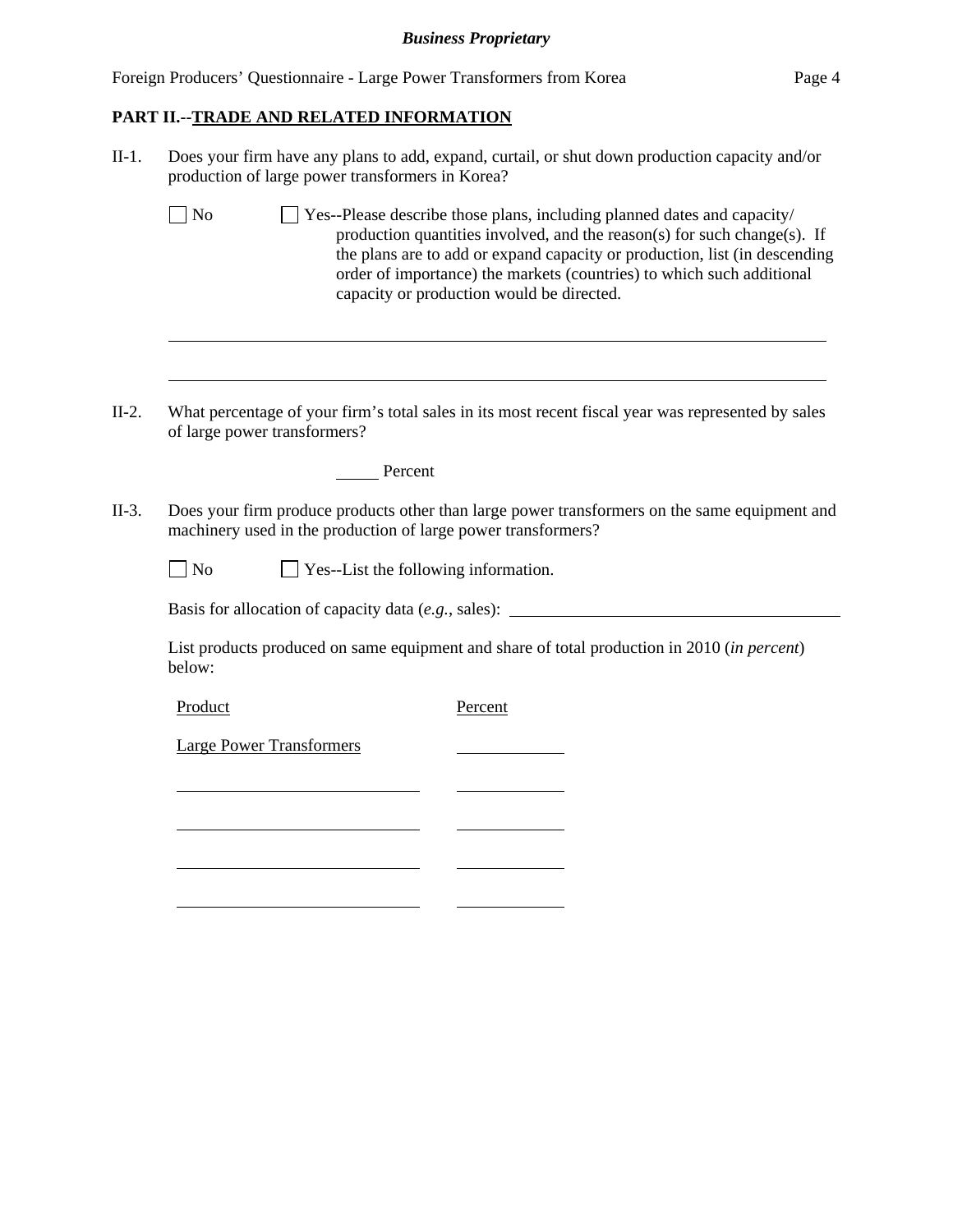## *Business Proprietary*

|                |      |                                       | Has your firm, since 2008, maintained any inventories of large power transformers in the United<br>States (not including inventories held by firms identified in questions I-3, I-4, or I-5)? |                  |                  |
|----------------|------|---------------------------------------|-----------------------------------------------------------------------------------------------------------------------------------------------------------------------------------------------|------------------|------------------|
| N <sub>o</sub> |      |                                       | Yes--Report the quantity (in MEGAVOLT AMPERES (MVA)) of such<br>end-of-period inventories below.                                                                                              |                  |                  |
|                | 2008 | 2009                                  | 2010                                                                                                                                                                                          | <b>June 2010</b> | <b>June 2011</b> |
|                | 2008 | 2009                                  | 2010                                                                                                                                                                                          | <b>June 2010</b> |                  |
|                |      | remedies in any WTO-member countries? | Is the large power transformers exported by your firm subject to antidumping findings or                                                                                                      |                  | <b>June 2011</b> |
| N <sub>o</sub> |      | findings/remedies.                    | Yes--List the products(s), countries affected, and the date of such                                                                                                                           |                  |                  |

<u> 1990 - Johann Barbara, politik eta politik eta politik eta politik eta politik eta politik eta politik eta p</u>

<u> The Common State of the Common State of the Common State of the Common State of the Common State of the Common State of the Common State of the Common State of the Common State of the Common State of the Common State of </u>

 $\overline{\phantom{a}}$ 

<u> 1989 - Johann Barnett, fransk kongresu</u>

<u> 1990 - Johann Barnett, fransk konge</u>

<u> 1989 - Johann Barnett, fransk politiker (d. 1989)</u>

l

l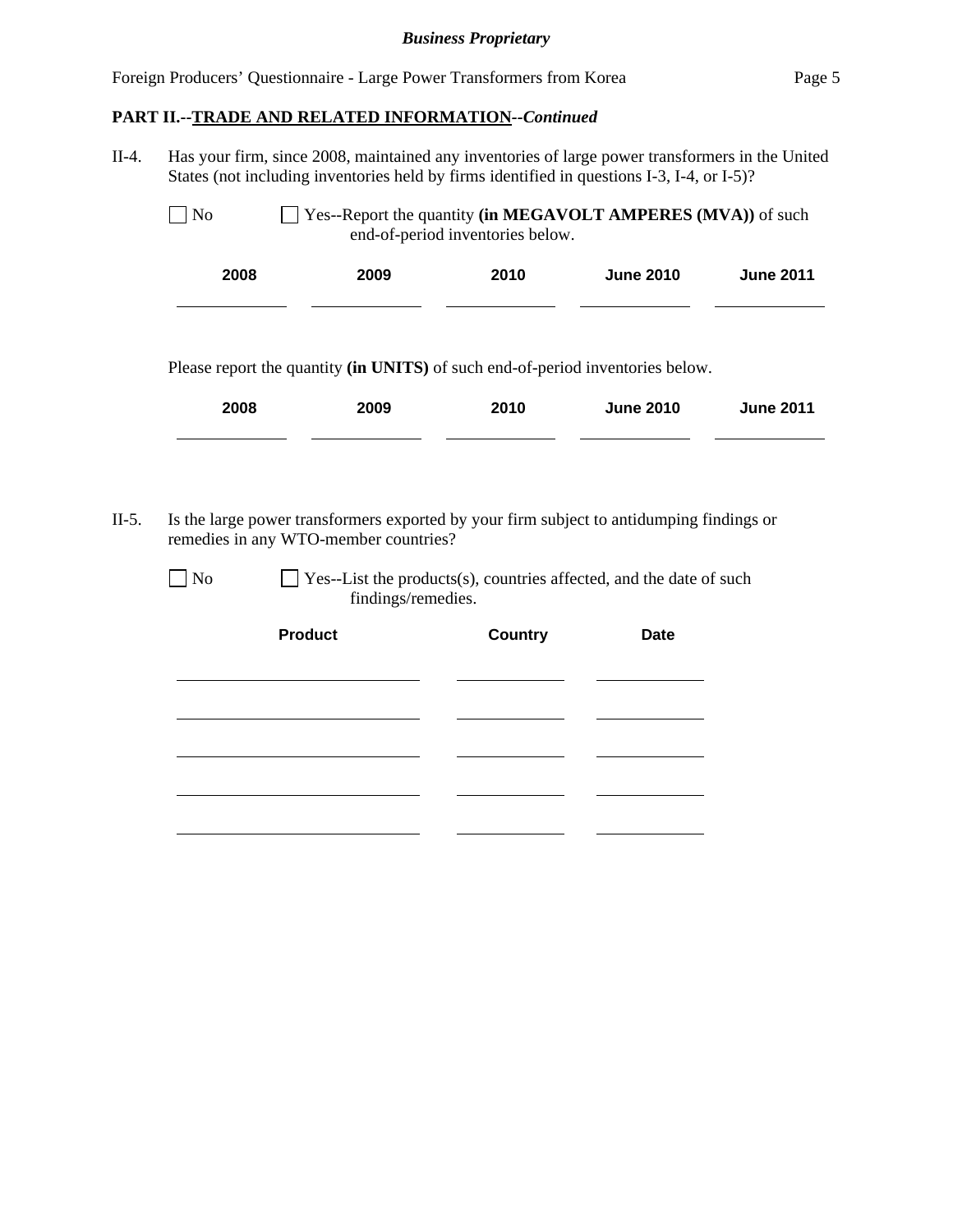Foreign Producers' Questionnaire - Large Power Transformers from Korea Page 6

### **PART II.--TRADE AND RELATED INFORMATION***--Continued*

II-6a. Report your firm's production capacity, production, shipments, and inventories related to the production of large power transformers in your establishment(s) in Korea during the specified periods. (See definitions in the instruction booklet.)

## **NOTE: PLEASE REPORT QUANTITY IN MEGAVOLT AMPERES (MVA)**

|                                                                                                                                                                                                                                                                                                                                             |      | Quantity (in MVA) |                          |      |              |      |                          |  |
|---------------------------------------------------------------------------------------------------------------------------------------------------------------------------------------------------------------------------------------------------------------------------------------------------------------------------------------------|------|-------------------|--------------------------|------|--------------|------|--------------------------|--|
|                                                                                                                                                                                                                                                                                                                                             |      |                   | <b>Actual experience</b> |      |              |      | Projections <sup>1</sup> |  |
| Item                                                                                                                                                                                                                                                                                                                                        |      |                   |                          |      | January-June |      |                          |  |
|                                                                                                                                                                                                                                                                                                                                             | 2008 | 2009              | 2010                     | 2010 | 2011         | 2011 | 2012                     |  |
| Average production capacity $2$                                                                                                                                                                                                                                                                                                             |      |                   |                          |      |              |      |                          |  |
| Beginning-of-period inventories <sup>3</sup>                                                                                                                                                                                                                                                                                                |      |                   |                          |      |              |      |                          |  |
| <b>Production</b> <sup>4</sup>                                                                                                                                                                                                                                                                                                              |      |                   |                          |      |              |      |                          |  |
| <b>Shipments:</b>                                                                                                                                                                                                                                                                                                                           |      |                   |                          |      |              |      |                          |  |
| <b>Internal consumption/transfers</b>                                                                                                                                                                                                                                                                                                       |      |                   |                          |      |              |      |                          |  |
| <b>Home market sales</b>                                                                                                                                                                                                                                                                                                                    |      |                   |                          |      |              |      |                          |  |
| <b>Exports to--</b>                                                                                                                                                                                                                                                                                                                         |      |                   |                          |      |              |      |                          |  |
| <b>United States</b> <sup>5</sup>                                                                                                                                                                                                                                                                                                           |      |                   |                          |      |              |      |                          |  |
| All other export markets <sup>6</sup>                                                                                                                                                                                                                                                                                                       |      |                   |                          |      |              |      |                          |  |
| <b>Total exports</b>                                                                                                                                                                                                                                                                                                                        |      |                   |                          |      |              |      |                          |  |
| <b>Total shipments</b>                                                                                                                                                                                                                                                                                                                      |      |                   |                          |      |              |      |                          |  |
| <b>End-of-period inventories</b>                                                                                                                                                                                                                                                                                                            |      |                   |                          |      |              |      |                          |  |
| <sup>1</sup> Please explain the basis for your projections.<br>$2$ The production capacity (see definitions in instruction booklet) reported is based on operating $\_\_$ hours per week, $\_\_$<br>weeks per year. Please describe the methodology used to calculate production capacity, and explain any changes in<br>reported capacity. |      |                   |                          |      |              |      |                          |  |
| <sup>3</sup> Reconciliation of data.--Please note that the quantities (MVA) reported above should reconcile as follows: beginning-<br>of-period inventories, plus production, less total shipments, equals end-of-period inventories. Do the data reported<br>reconcile?                                                                    |      |                   |                          |      |              |      |                          |  |
| $\Box$ Yes                                                                                                                                                                                                                                                                                                                                  |      |                   |                          |      |              |      |                          |  |
| <sup>4</sup> Please estimate the percentage of total production of large power transformers in Korea accounted for by your firm's<br>production in 2010.                                                                                                                                                                                    |      |                   |                          |      |              |      |                          |  |
| Percent<br><sup>5</sup> Please estimate the percentage of total exports to the United States of large power transformers from Korea accounted<br>for by your firm's exports in 2010.<br>Percent                                                                                                                                             |      |                   |                          |      |              |      |                          |  |
| <sup>6</sup> Identify principal other export markets. _________                                                                                                                                                                                                                                                                             |      |                   |                          |      |              |      |                          |  |
|                                                                                                                                                                                                                                                                                                                                             |      |                   |                          |      |              |      |                          |  |